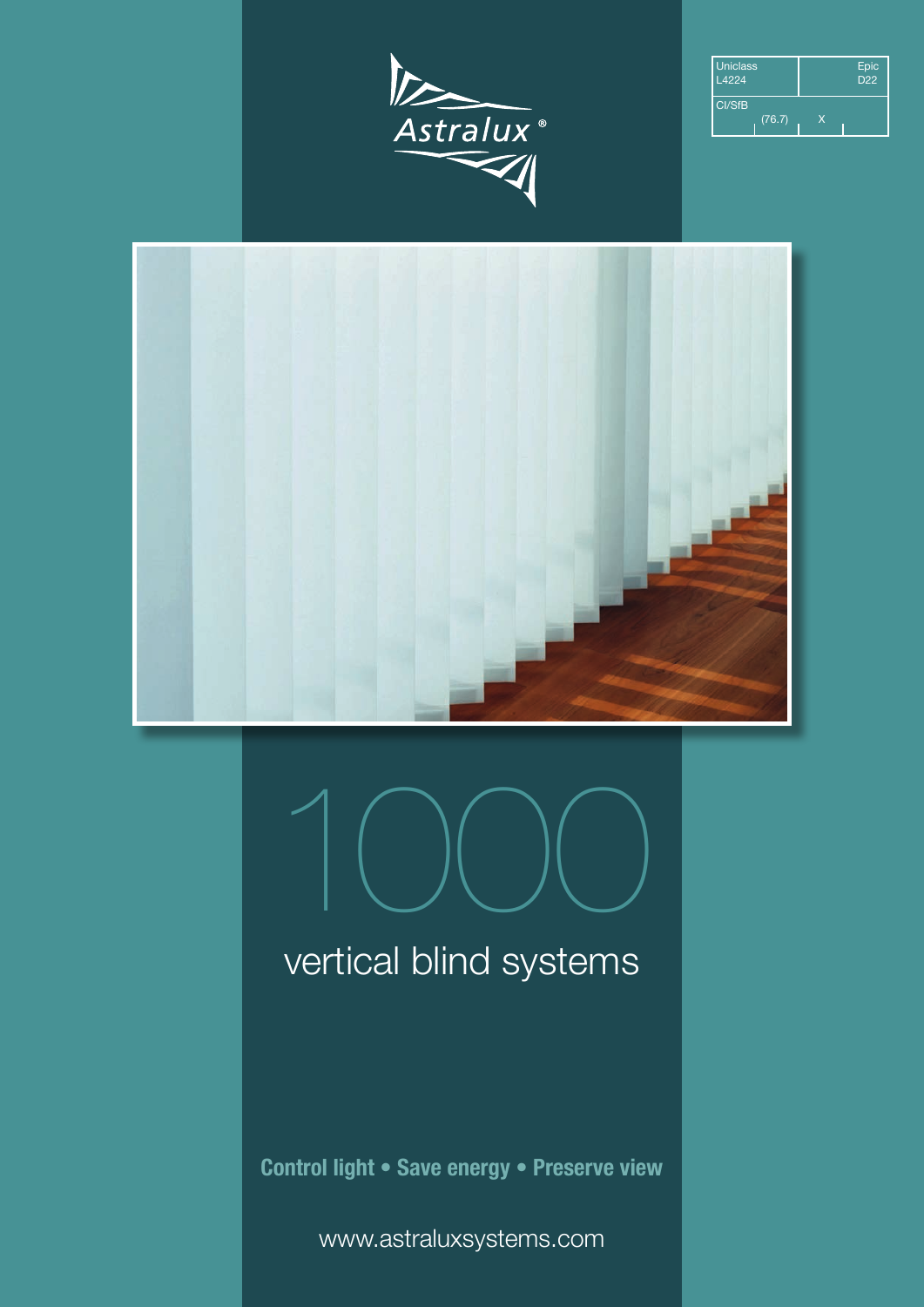

The Astralux 1000 vertical blind system is suitable for virtually any type of vertical glazing. As with all Astralux products the systems are designed for use in commercial, education, healthcare and leisure environments providing ease of operation, low maintenance and durability.

#### **DESCRIPTION**

This vertical blind system comprises an aluminium headrail with flame retardant fabric louvres. The louvres can be fully drawn and can be tilted to accurately attenuate the amount of light entering the space. A range of manual and motorised operating controls are available.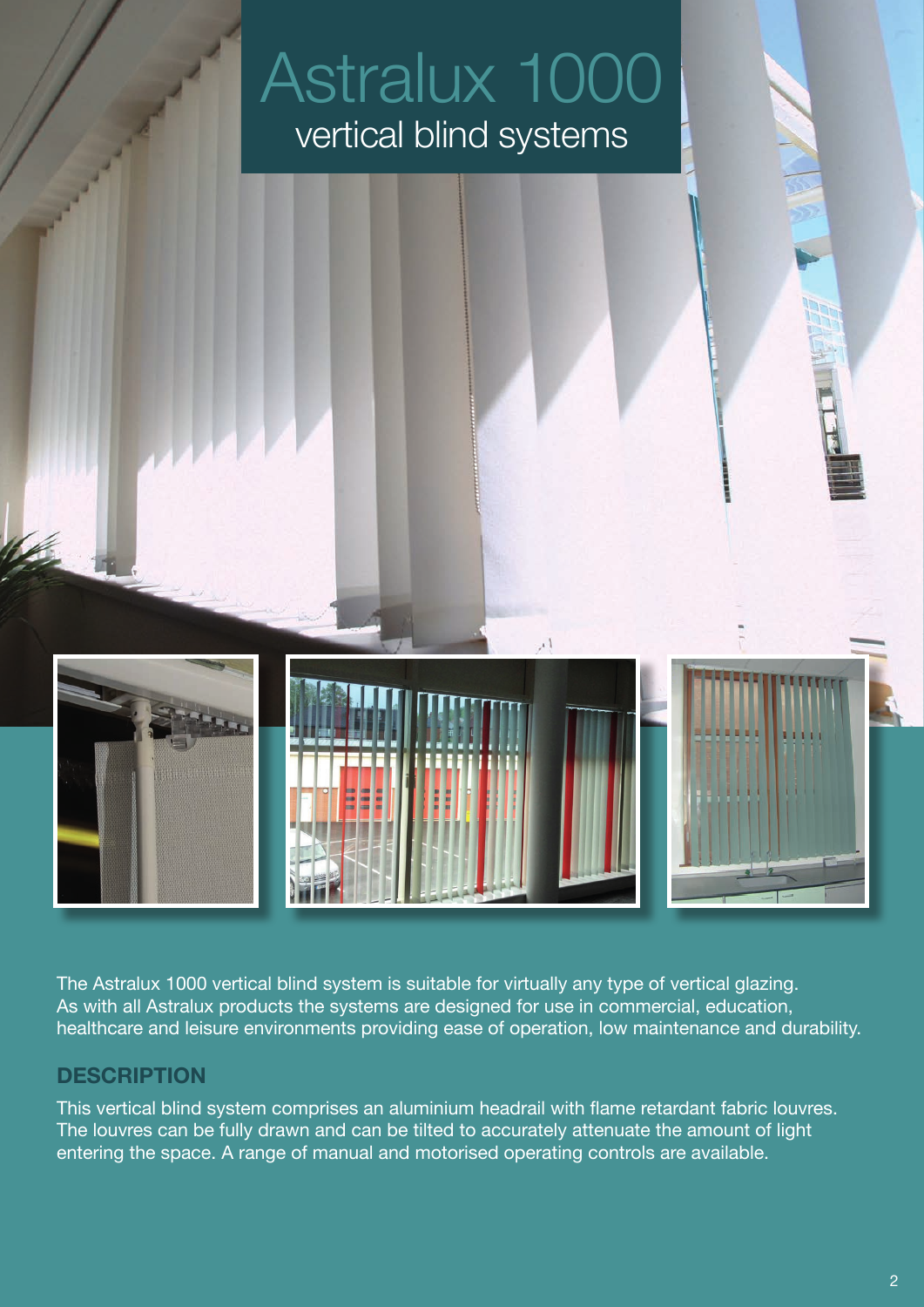The Astralux 1000 vertical blind system is available with 89mm or 127mm wide louvres in an extensive range of fabrics and colours including:

- Anti-microbial
- •Black-out
- Dim-out
- •Glare control
- •Energy saving
- •Heat reflective
- •Metallised
- •Screen

### **CONTROL OPTIONS**

- Cord and chain, a continuous cord on the side of the blind traverses the louvres and a continuous chain tilts the louvres
- •Mono-command option where one continuous chain both traverses and tilts the louvres
- •Wand operation where a wand is fixed to the leading louvre and is used to traverse as well as tilt the louvres
- •Motorised low voltage and 240v systems for tilt only or full operation

### **N10 SPECIFICATION GUIDE**

Vertical louvre blinds to be Astralux 1000 System with extruded aluminium headrail finished in white. Operation of louvres by cord for traverse and chain for rotation

/ mono command chain / mono command wand / motorised\* Fabric to be . . . . . . . . . . + / chosen from Astralux range selector\* Colour to be . . . . . . . . . .+ Supplied and installed by an approved Astralux distributor.

**NSSPlus** 

\*Delete as applicable +Insert as applicable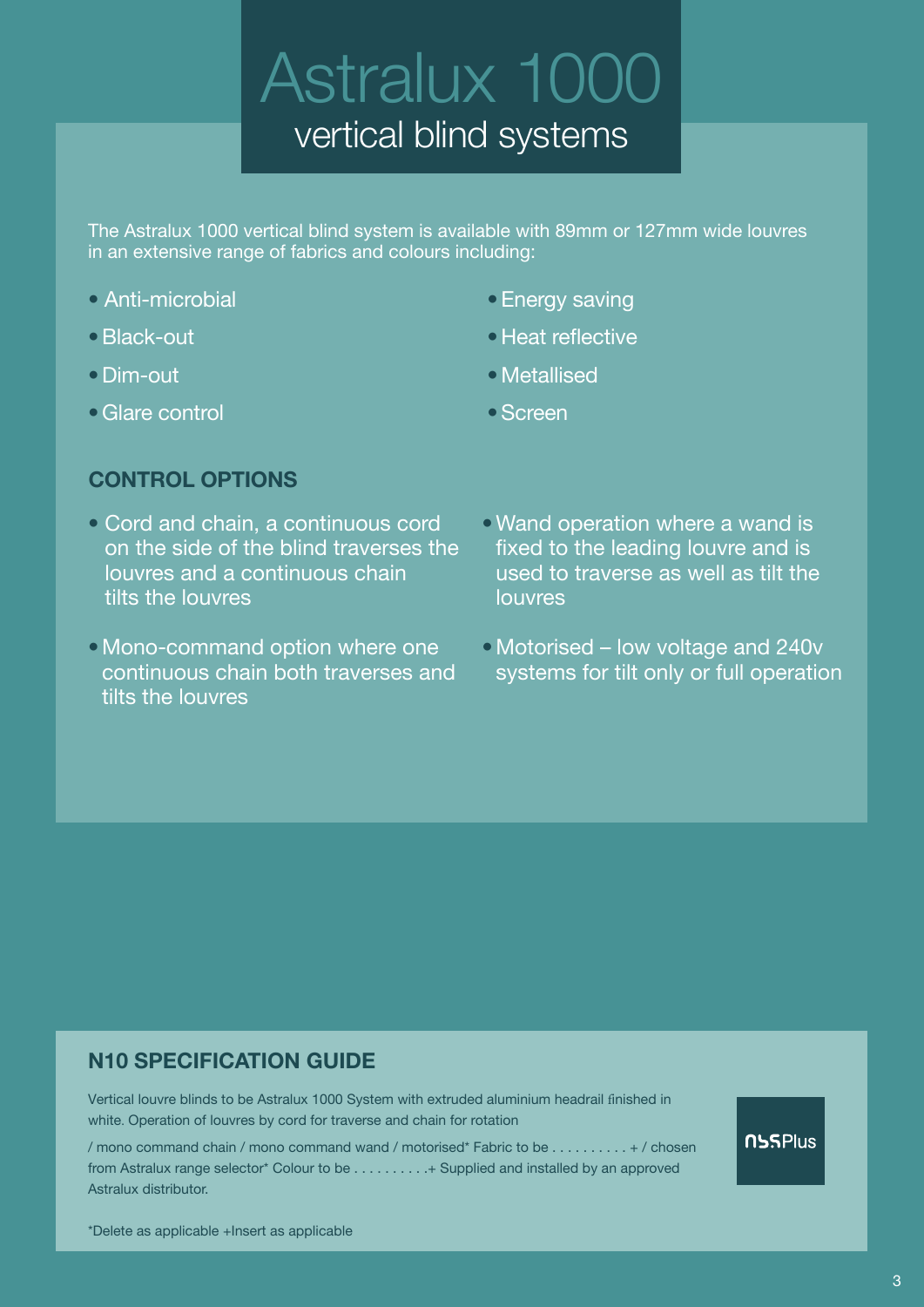### **PRODUCT OPTIONS**

- Sloping headrails for angled glazing
- •Shaped headrails for bay and arched windows
- •Medi-blind for healthcare applications



Welded bottom pockets **Arched headrails** Medi-blind Medi-blind

400

### **CHILD SAFETY**

- All Astralux products operated by cords or chains will be supplied with BS EN 13120:2009+A1:2014 compliant safety devices where required
- There are also inherently child safe operating options available with all Astralux products